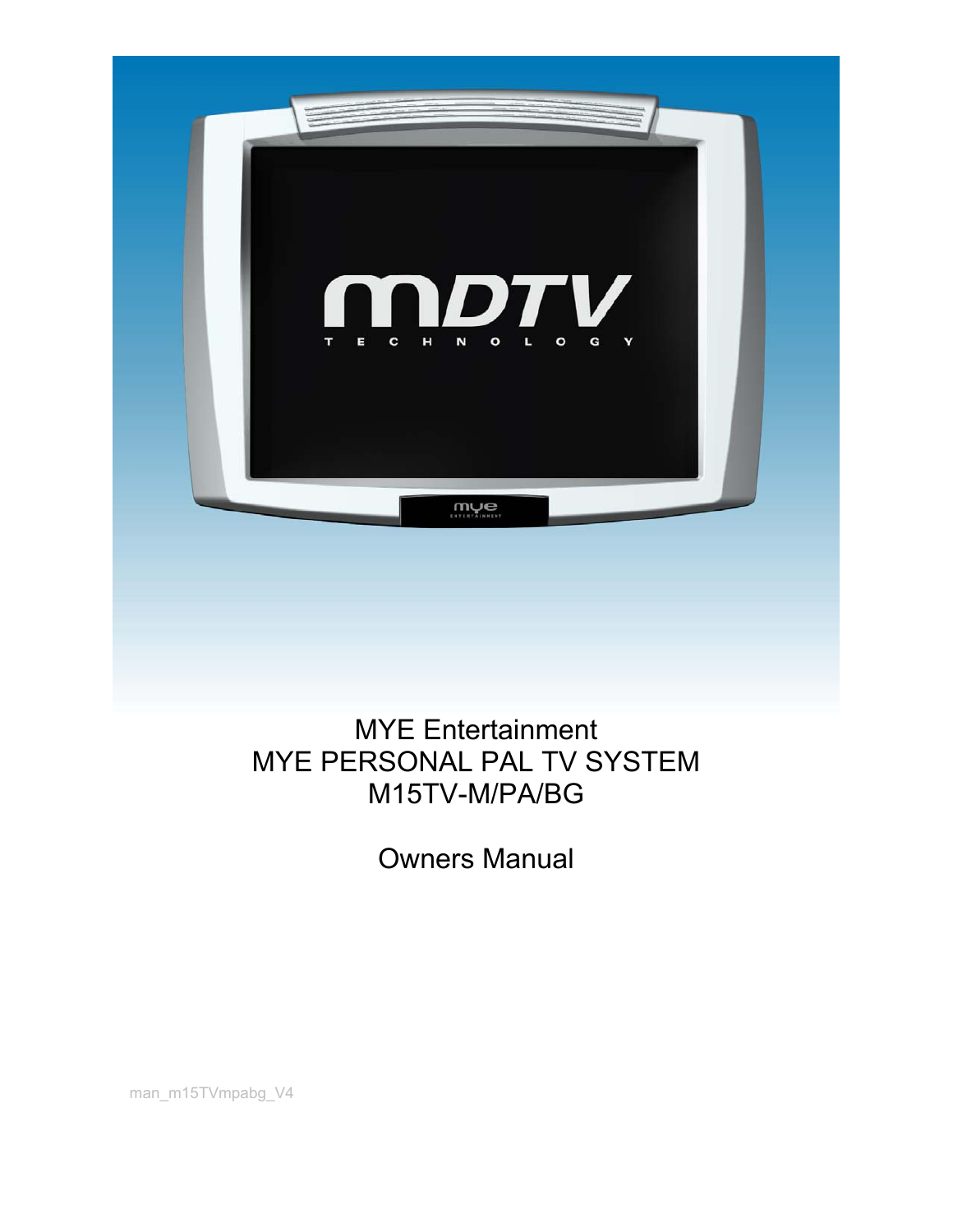# **TABLE OF CONTENTS**

# **ABOUT THIS MANUAL**

This manual is applicable to the MYE Entertainment PERSONAL PAL TV SYSTEM model M15TV-S/PA/BG. The manual is divided into the following major sections:

#### **Introduction**

Provides an overview of each section within the manual.

#### **Before You Begin**

Provides safety information about the product.

#### Installing Your MYE Entertainment MYE PERSONAL PAL TV SYSTEM

Provides instructions set for installing your screen on the mounting option of your choice.

#### Programming the screen using the IR remote control

Provides step up instruction for configuring the screen.

#### **FAQ's, Troubleshooting & Maintenance**

Frequently asked questions and troubleshooting methods to help solve problems that may occur.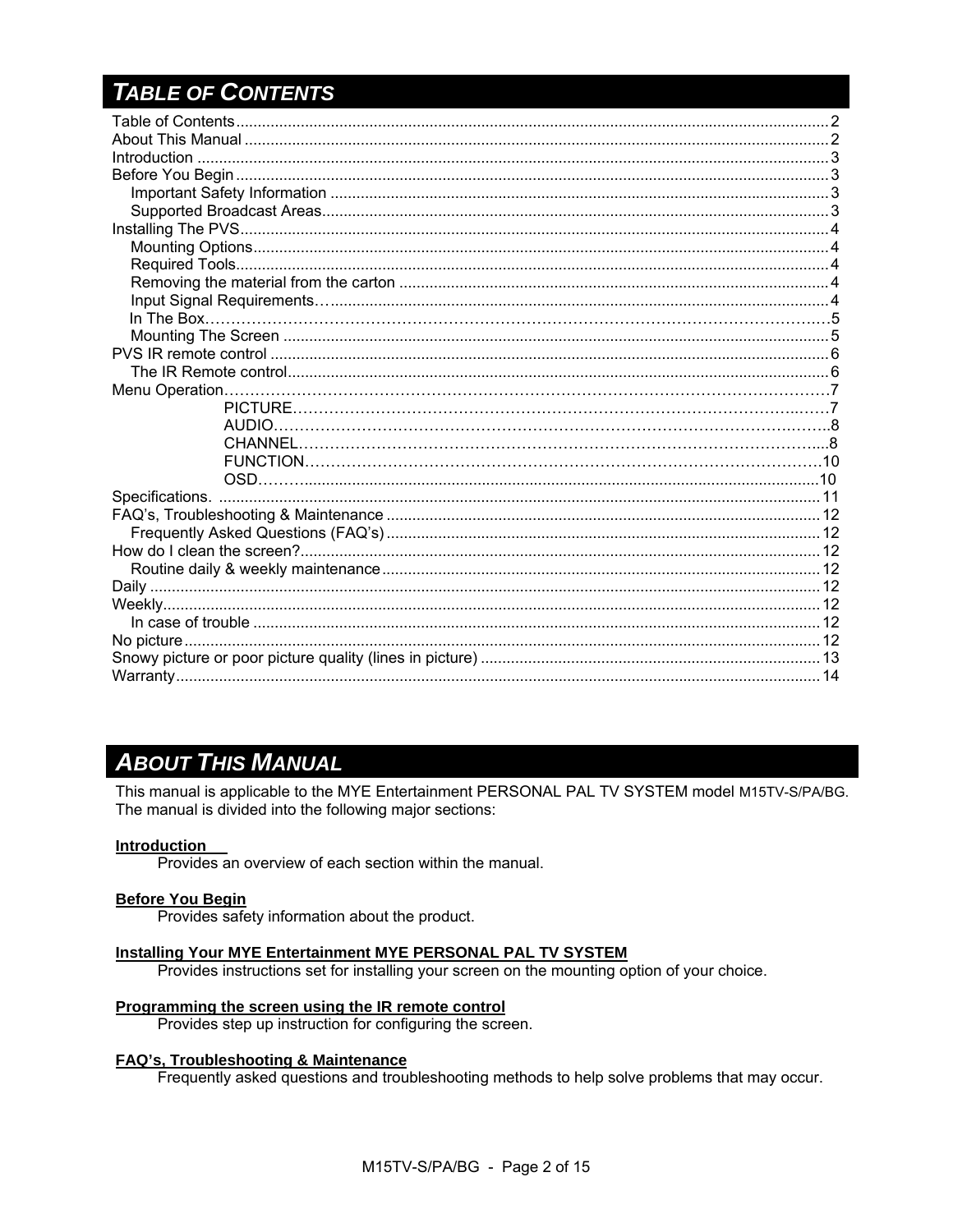# *INTRODUCTION*

Thank you for your purchase of the MYE Entertainment MYE PERSONAL PAL TV SYSTEM. This product has been designed specifically for use in the health & fitness industry, ensuring maximum performance and longevity in the harsh fitness club environment. Properly cared for, this product will provide years of high-quality entertainment.

# *BEFORE YOU BEGIN*

### *Important Safety Information*



**IMPORTANT! Read all instructions for installation & maintenance of this product before installing and using it. Follow all cautionary labeling on the product.** 



- $\triangle$  In order to prevent personal injury or product damage, do not expose this product to rain or excessive moisture.
- Only use the power adapter *supplied with this product*! Changes in product design throughout the lifecycle of this product may necessitate a change in power adapters even if the product appears identical. Use of non-approved power adapters may result in personal injury or damage to the product. Ensure the power adapter is plugged into a properly installed, grounded power outlet. Do not alter any electrical cords provided with this product.
- $\triangle$  This product should be installed using a manufacturer-approved mounting method ONLY. Use of unapproved mounting brackets may damage the product and void the warranty.
- $\triangle$  Route all cables as per the instructions for your particular mounting situation. Ensure that the cables are routed in a manner as to avoid being damaged by personnel or equipment.
- Ensure the product has adequate ventilation so as not to overheat the product. Do not place anything on the product that may impede proper air circulation and thus damage the product.
- Avoid extreme temperatures. Locate the equipment away from sources of heat, such as radiators and heat registers.
- Avoid dropping anything on or spilling anything inside the product. Fluids will damage the product.
- $\triangle$  Do not attempt to disassemble or otherwise service the product. There are no user-serviceable parts inside.
- $\triangle$  Do not allow foreign objects to enter the product. This may cause personal injury and / or cause damage to the product.

## *Supported Broadcast*

This product supports the following broadcast standards:

| <b>Color System</b> | PAL, Secam     |
|---------------------|----------------|
| Sound System        | B/G, I, D/K, L |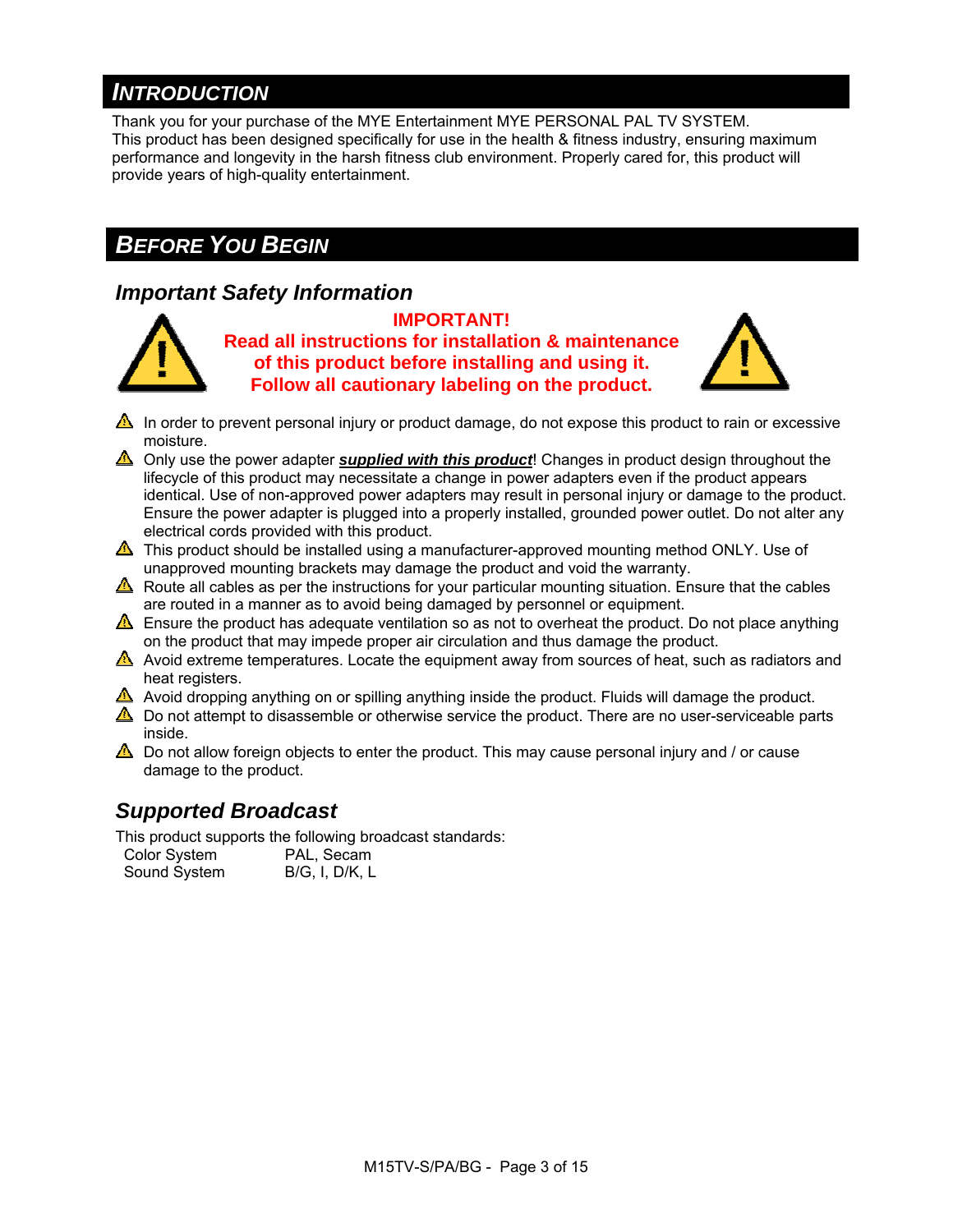# *INSTALLING THE PVS*

### *Mounting Options*

There are two methods of mounting this product:

- 1. MYE Entertainment free-standing mount or
- 2. Equipment-specific integrated mount

For assembly instructions regarding these mounting options please refer to the applicable documentation.

### *Required Tools*

The following tools are required in order to complete the installation of the MYE Entertainment product on your mounting assembly:









*Note! Using power tools during assembly may cause damage to the product. MYE Entertainment recommends the use of hand tools ONLY when assembling screen components!*

### *Removing the material from the carton*



Inspect the shipping carton for signs of damage and ensure that the contents of the carton have not broken loose during shipping.

Do not use sharp instruments to open the packages

Prepare an area in which to place the product components as they are removed from the box prior to installation. The surface of the work area should be clean so as not to damage the screen and associated components.

## *Input Signal Level Requirements*

*Today, there are many different types of television content providers. Common sources of television signal are cable, satellite or over-the-air antenna systems. Many of these choices will provide signal in analog, digital or both even both formats. In order to provide high-quality images, the signal level supplied to each screen should be in the range of +5 dBmV to +15 dBmV when read on analog channels. A signal level outside of this range will provide less than optimum results. In order to ensure the highest degree of satisfaction, MYE Entertainment recommends using a MYE Entertainment Certified Installer for installation & ongoing maintenance.* 



#### WARNING!

Any changes or modifications made to this product not approved by MYE Entertainment could void the user's authority to operate the equipment.

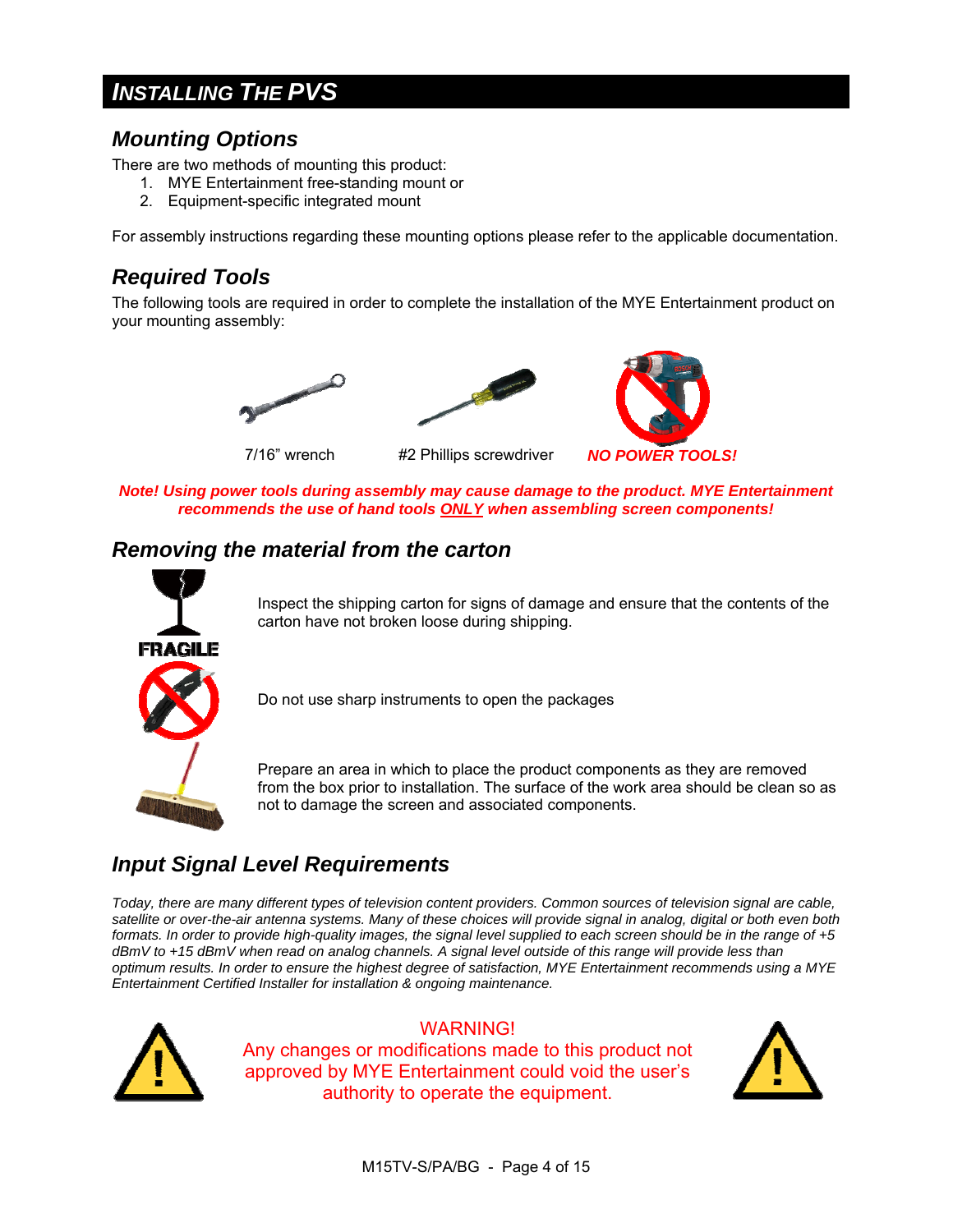### *In The Box…*

The shipping carton for the screen should contain the following components:





Screen Power adapter & AC power<br>
cord



IR remote control



 MYE Entertainment MYE PERSONAL PAL TV SYSTEM M15TV-S/PA/BG

Owners Manual

Owners Manual

#### IMPORTANT! REPORT ALL DAMAGES AND SHORTAGES IMMEDIATELY!

### *Mounting the Screen*

Once the mount has been assembled and the cabling routed through the equipment or universal stand, the screen must be attached to the mounting plate.

- **Unplug the power adapter from the power source.**
- Use the four screws (included) to fasten the screen to the mount. *Using screws other than those supplied, may result in damage to the screen! It is highly recommended not to use a power tool when tightening these screws, as this may result in damage to the screen!* Use a #2 Phillips screwdriver, taking care not to over-tighten!



- **Fasten the F-connector of the coaxial cable on to** the fitting on the rear of the screen. *It is extremely important that great care be taken with this connector, as over-tightening will result in serious damage to the screen.* This connector should be started using only fingers and then tightened to 20 inch-pounds of torque, slightly more than finger-tight.
- **Push the 12-volt connector on to 12-volt jack on the** rear of the screen. Tighten the locking collar *only finger tight* in order to prevent the connector from vibrating loose during normal use.

Screen mounting Screws

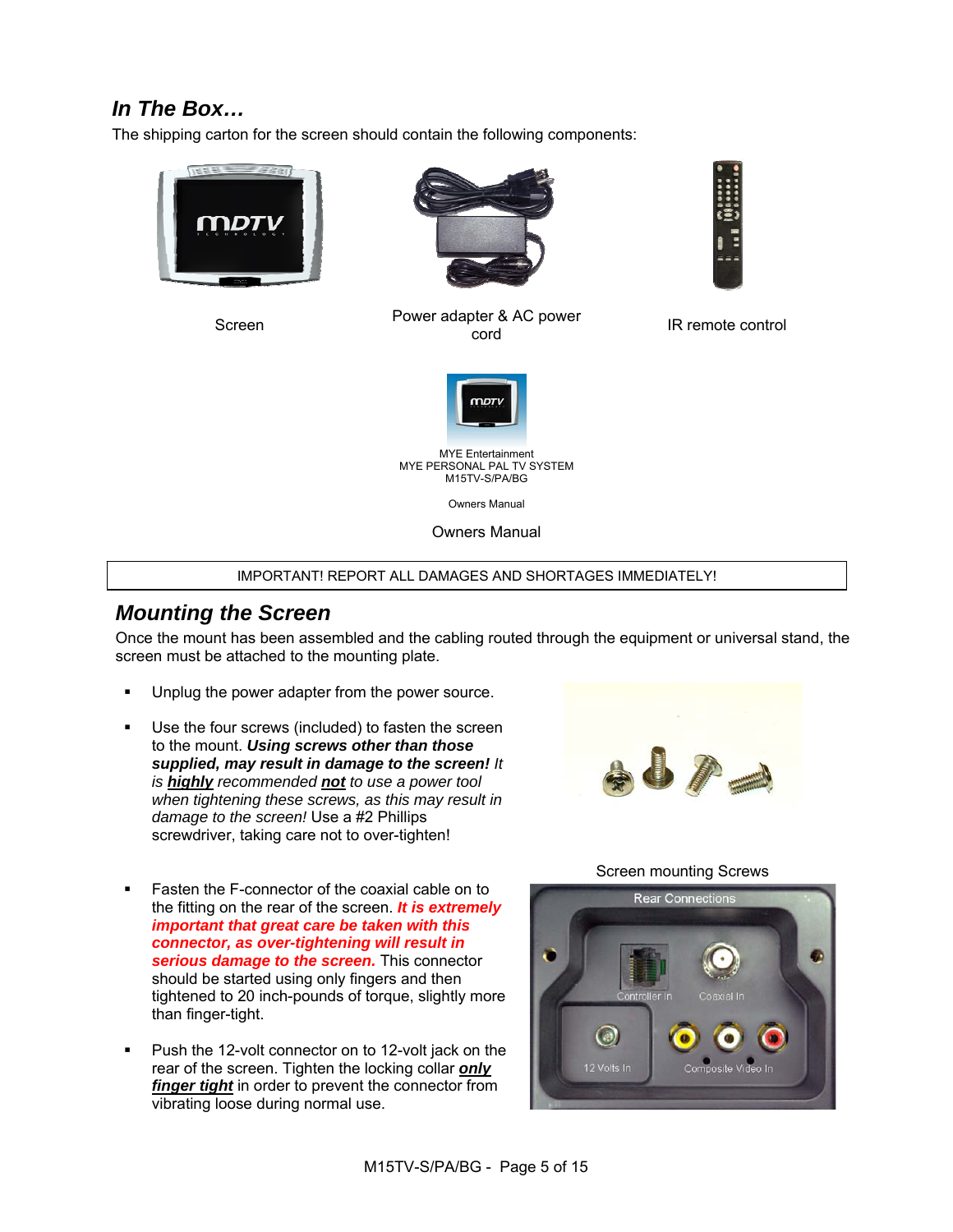# *PROGRAMMING THE PVS USING THE IR REMOTE CONTROL*

Before it is ready for use by members, the screen must be programmed using the remote control. Once set, these parameters are not adjustable using the standard screen controller; the IR remote must be used. This prevents members from activating or otherwise tuning to channels that the facility may not want them to view. Eg: adult content.

### *The IR Remote control*

Before use, the IR remote control must have two AAA 1.5 volt batteries installed. Remove the battery compartment cover from the remote control by pressing down on the raised pattern on the battery cover and sliding the cover towards the bottom of the remote control. Insert the batteries as shown and replace the battery compartment cover.



**Teesed** 

颰

88

Once batteries have been inserted in the remote control, familiarize yourself with the buttons on the remote control.

#### **Remote control functions**

| <b>Button</b>       | <b>Function</b>                                          |  |
|---------------------|----------------------------------------------------------|--|
| <b>TXT</b>          | <b>Teletext</b>                                          |  |
| <b>Power</b>        | Toggles screen state between "standby" and "on".         |  |
| <b>Return</b>       | Toggles between current channel and last channel viewed. |  |
| <b>Numeric Keys</b> | Used to directly access channels.                        |  |
| $0 - 9$             |                                                          |  |
| <b>Mute</b>         | Audio muting                                             |  |
| Menu                | Displays On-Screen-Display (OSD) or when programming.    |  |
| cDisplay            | Toggles OSD display of channel info "on" and "off"       |  |
| <b>Exit</b>         | Exits OSD                                                |  |
| <b>Cursor keys</b>  | Changes position within menus                            |  |
| Enter               | Executes current menu function.                          |  |
| <b>EPG</b>          | When screen is in PAL Television mode, displays the      |  |
|                     | Electronic Program Guide when available. (EPG)           |  |
| $Vol + / -$         | Adjusts volume up and down                               |  |
| $CH +$              | Changes television channel up                            |  |
| CH-                 | Changes television channel down                          |  |
| TV / AV             | Changes television mode between TV / AV                  |  |
| <b>Skip</b>         | Turns channel skip "on" or "off".                        |  |
|                     |                                                          |  |
|                     |                                                          |  |
|                     |                                                          |  |
|                     |                                                          |  |
|                     |                                                          |  |
|                     |                                                          |  |
|                     |                                                          |  |
|                     |                                                          |  |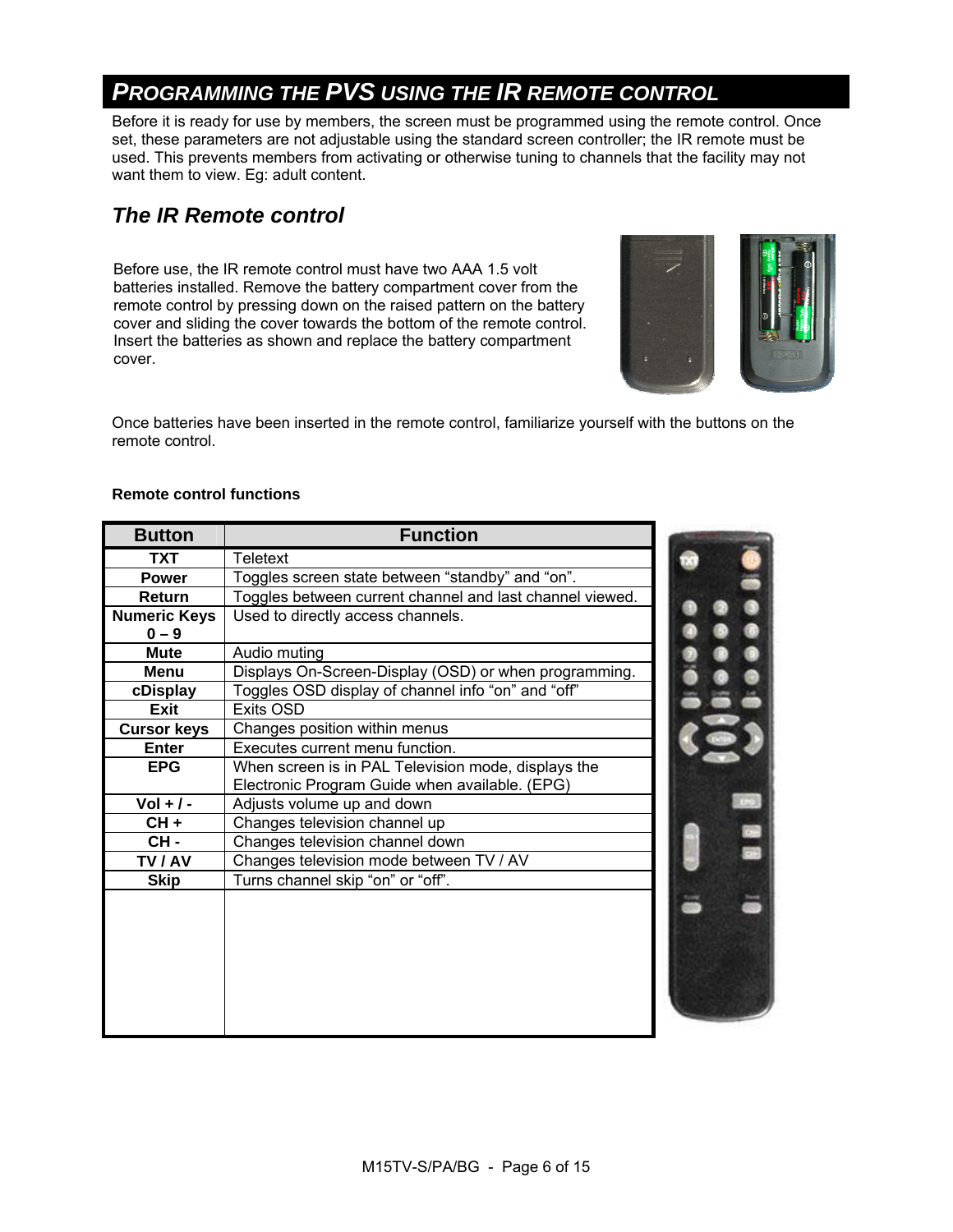### *MENU OPERATION*

Use the IR Remote Control to access Program and Menu mode of the M15TV-M/PA/BG. Press the MENU key to display Main Menu.

- 1) PICTURE
- 2) AUDIO
- 3) CHANNEL
- 4) FUNCTION
- 5) OSD

Use Cursor keys LEFT/RIGHT to move left or right from one Main Menu item to another. Press DOWN Cursor key to select corresponding sub-item.

Note: LEFT RIGHT > UP ▲ DOWN ▼

#### **1) Main Menu: PICTURE**

PICTURE consists of seven sub-items as follows: Press LEFT  $\blacktriangleleft$  RIGHT  $\blacktriangleright$  to increase /decrease value

a. Contrast Adjust

- b. Brightness Adjust
- c. Hue Adjust
- d. Saturation Adjust
- e. Sharpness Adjust
- f. Color Temperature Adjust: Normal, Warm, Cold
- g. Picture Mode: Picture Mode: Nature, Soft, Bright

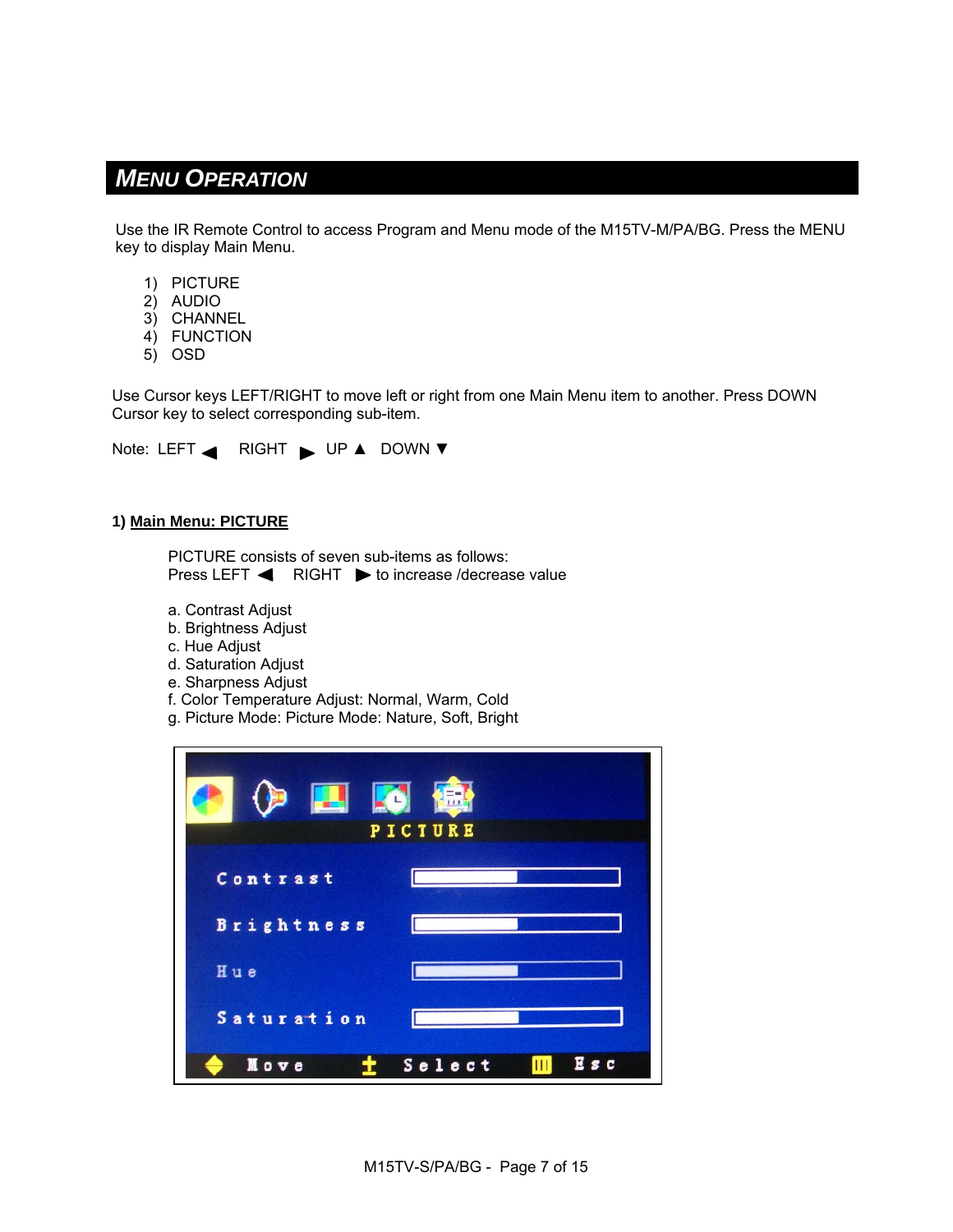#### **2) Main Menu: AUDIO**

AUDIO consists of 1 sub-item as follows:<br>Press LEFT < RIGHT > to increas  $RIGHT$  to increase /decrease volume.



#### **3) Main Menu: CHANNEL**

AUDIO consists of 9 sub-items as follows: Press LEFT  $\blacktriangleleft$  RIGHT  $\blacktriangleright$  to adjust / select.

- a. Auto Scan: press RIGHT  $\blacktriangleright$  key to begin to scanning.
- b. Channel: Current Channel Select
- c. Color.sys: Color System: Auto, Pal, Secam;
- d. Sound.sys: Sound System: B/G, I, D/K, L, L';

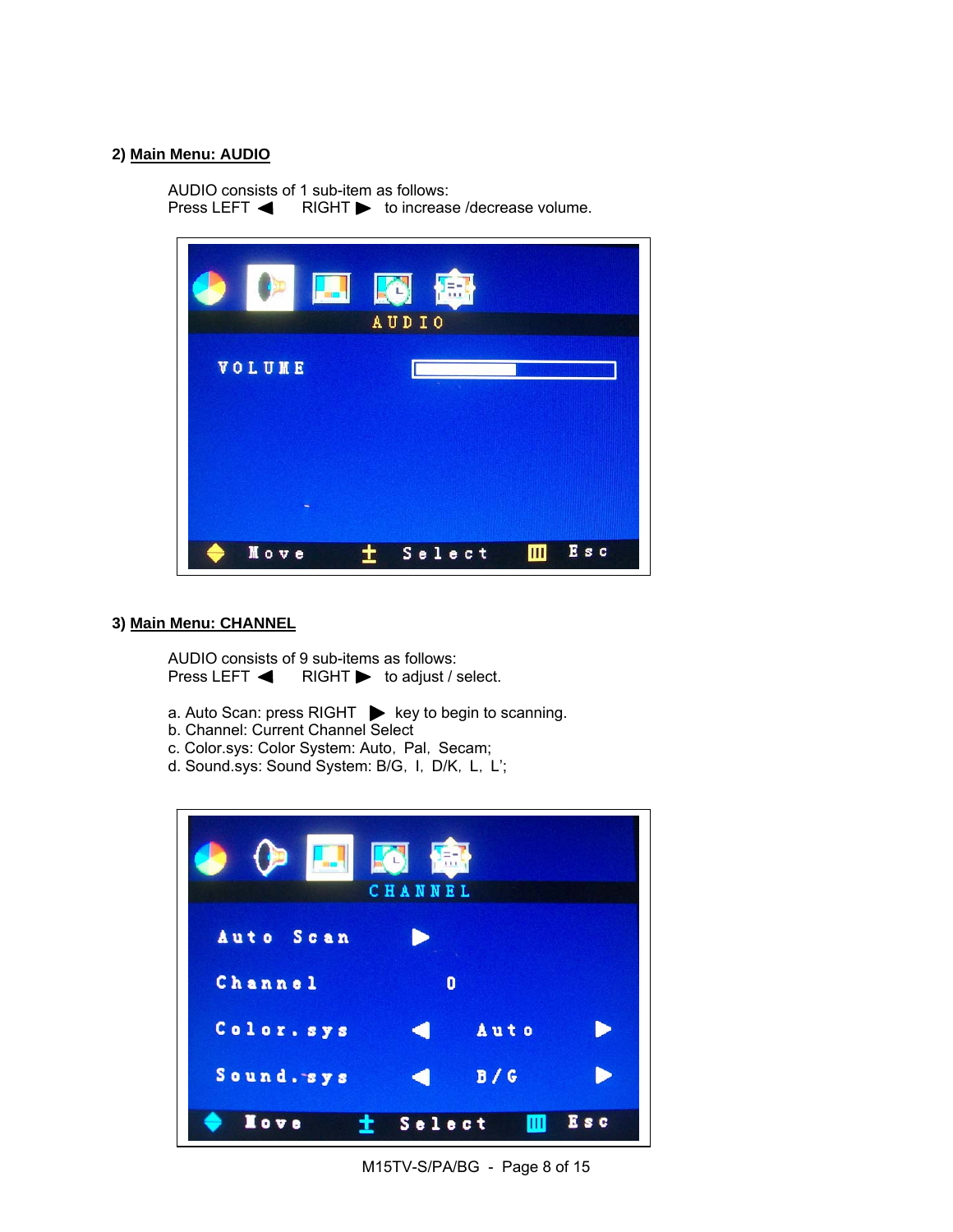#### **3) Main Menu: CHANNEL – cont.**

- e. Skip: Channel skip: ON/OFF;
- f. Manual: Manual Scan Channel;
- g. Fine: Fine Adjust Channel;
- h. Country: Channel Information;
- i. Program: Channel Program.



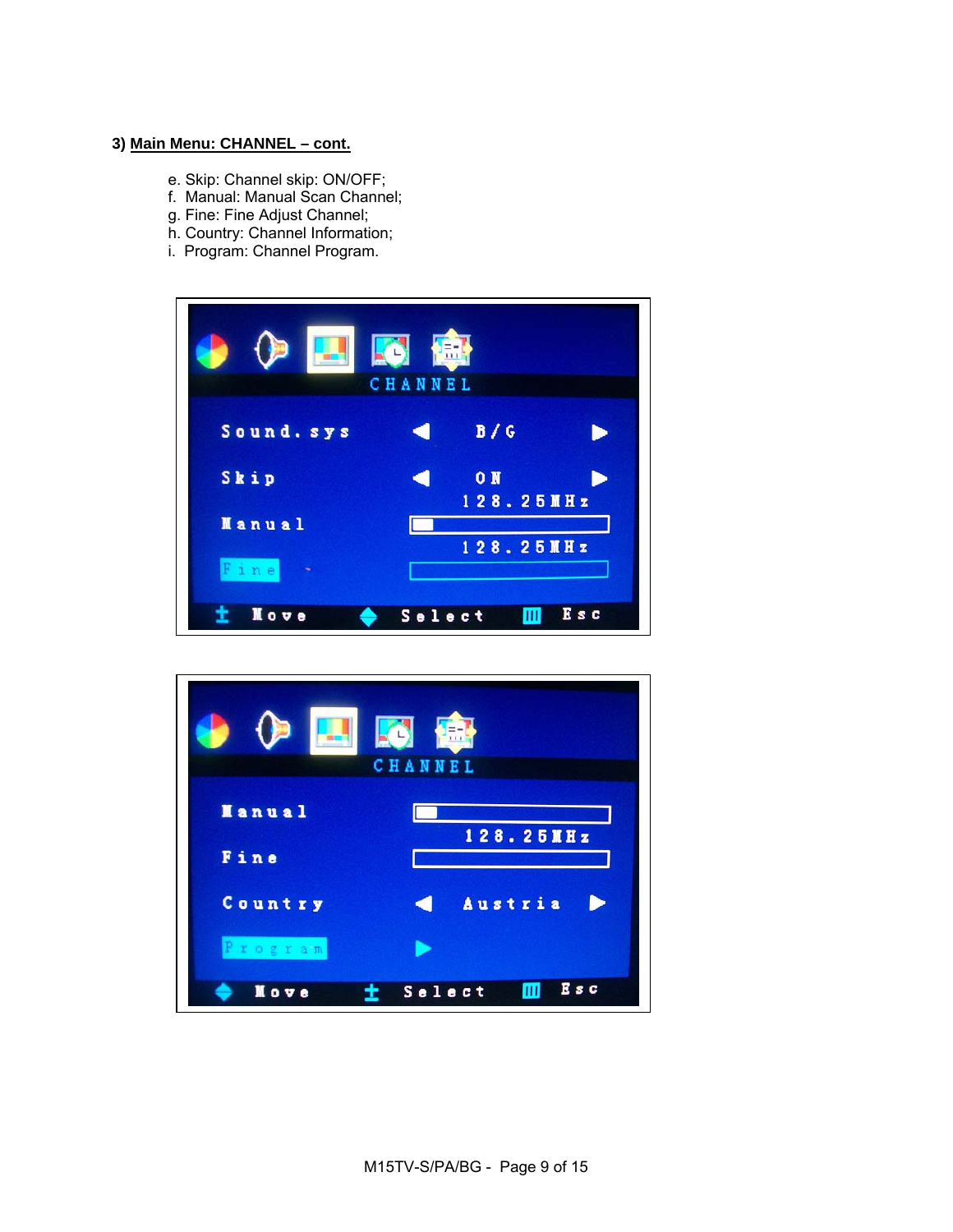#### **4) Main Menu: FUNCTION**

FUNCTION consists of 4 sub-items as follows:

- Press LEFT  $\blacktriangleleft$  RIGHT  $\blacktriangleright$  to adjust.
- a. Timer: Set Up for Power ON/Off
- b. Pic Misc: Picture Performance Adjust
- c. Blue Screen: Blue Screen ON/OFF
- d. TXT Language: Teletext Language Set Up



**5) Main Menu: OSD (On Screen Display)** 

OSD consists of 4 sub-items as follows: Press LEFT  $\blacktriangleleft$  RIGHT  $\blacktriangleright$  to adjust. a. Language: OSD Language Set Up b. H-Position: OSD Horizontal Position Adjust

- c. V-Position: OSD Vertical Position Adjust
- d. Duration: OSD Display Time Adjust

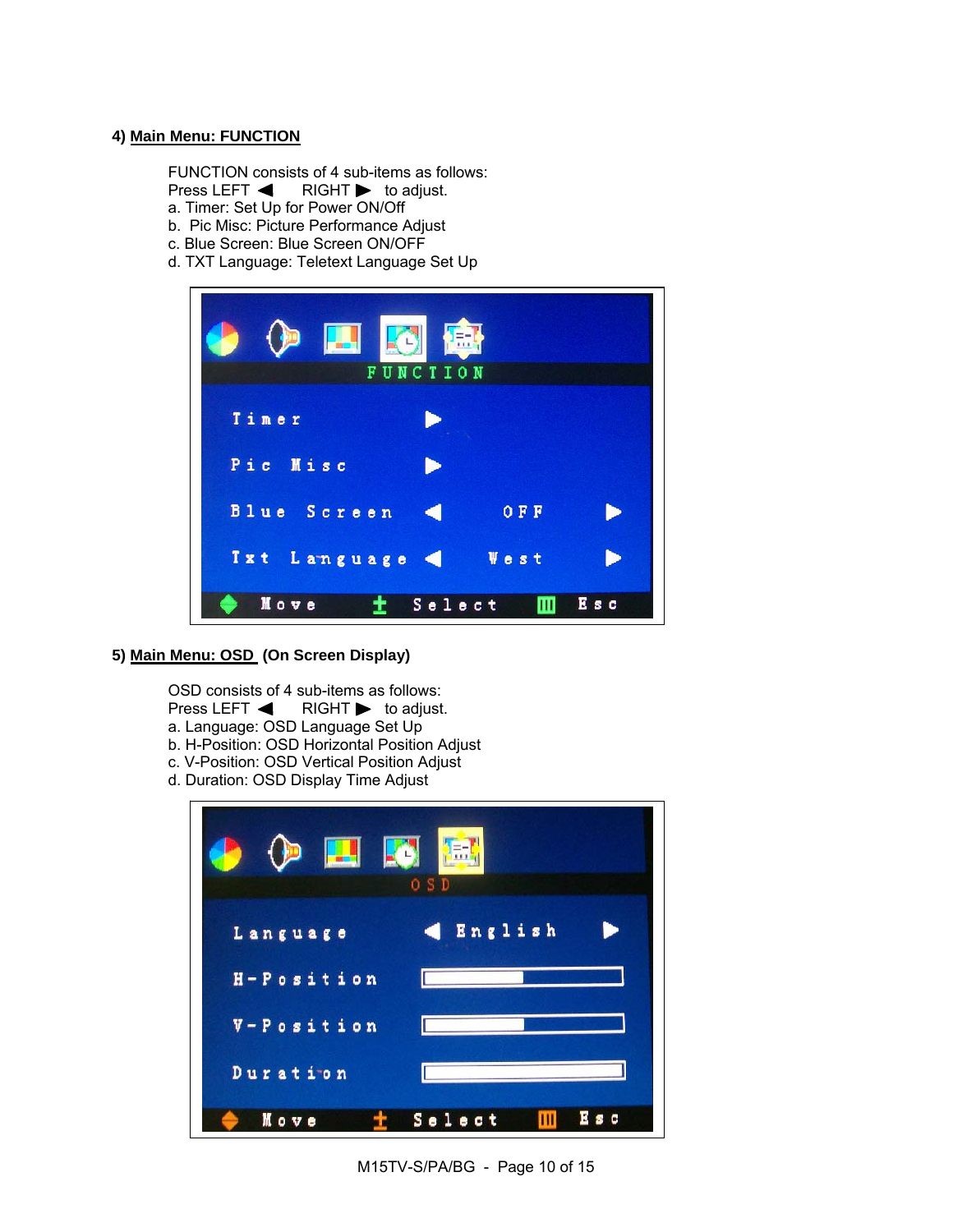| 15" LCD TV Specifications                      |                   |  |  |
|------------------------------------------------|-------------------|--|--|
|                                                |                   |  |  |
| <b>LCD Panel Size</b>                          | 15.0"             |  |  |
| <b>LCD Panel Grade</b>                         | A                 |  |  |
| Protective Non-Reflective Tempered Glass       | 1                 |  |  |
| Rubber Front Glass Seal                        | 1                 |  |  |
| <b>ABS Exterior Plastic Case</b>               | 1                 |  |  |
| Metal Interior Anti-Vibration Flange           | 1                 |  |  |
| Interior Rubber Anti-Vibration Bushings        | 4                 |  |  |
| <b>Exterior Rubber Anti-Vibration Bushings</b> | 4                 |  |  |
| <b>LCD Specifications</b>                      |                   |  |  |
| Resolution                                     | 1024x768          |  |  |
| Pixel pitch                                    | 0.297x0.297       |  |  |
| <b>Brightness</b>                              | 450               |  |  |
| Number of colors                               | 16.2m             |  |  |
| Contrast ratio                                 | 400:1             |  |  |
| View Angle                                     |                   |  |  |
| left/right                                     | 140 min           |  |  |
| up/down                                        | $130 \text{ min}$ |  |  |
| <b>Aspect Ration Adjust</b>                    | Yes               |  |  |
| Input video source supported                   |                   |  |  |
| Composite video                                | Yes               |  |  |
| <b>TV-CATV</b> input                           | Yes               |  |  |
| Audio supported                                |                   |  |  |
| Composite audio                                | Yes               |  |  |
| Speakers                                       | <b>No</b>         |  |  |
| Built-in Receiver PAL / Secam                  | 1                 |  |  |
| Total channels supported                       | 51                |  |  |
| Auto Search                                    | Yes               |  |  |
| Teletext                                       | Yes               |  |  |
| Parental Control w/ Password Protection        | <b>No</b>         |  |  |
| IR remote control supported                    | Yes               |  |  |
| Standby / ON Mode - LED Indicator              | 1                 |  |  |
| OSD mDTV Logo Upon Power ON                    | 1                 |  |  |
| OSD language                                   | Yes               |  |  |
| <b>Input Connectors</b>                        |                   |  |  |
| 2.1mm DC jack w/lock                           | 1                 |  |  |
| TYPE F RF TV in                                | 1                 |  |  |
| Video in (RCA type)                            | 1                 |  |  |
| Audio in (RCA type)                            | $\overline{2}$    |  |  |
| RJ45 jack Controller Communication             | 1                 |  |  |
| DC power input                                 | 12VDC 4A          |  |  |
| Power consumption                              | 45 Watts          |  |  |
| Warranty                                       | 1 Yr Parts, Labor |  |  |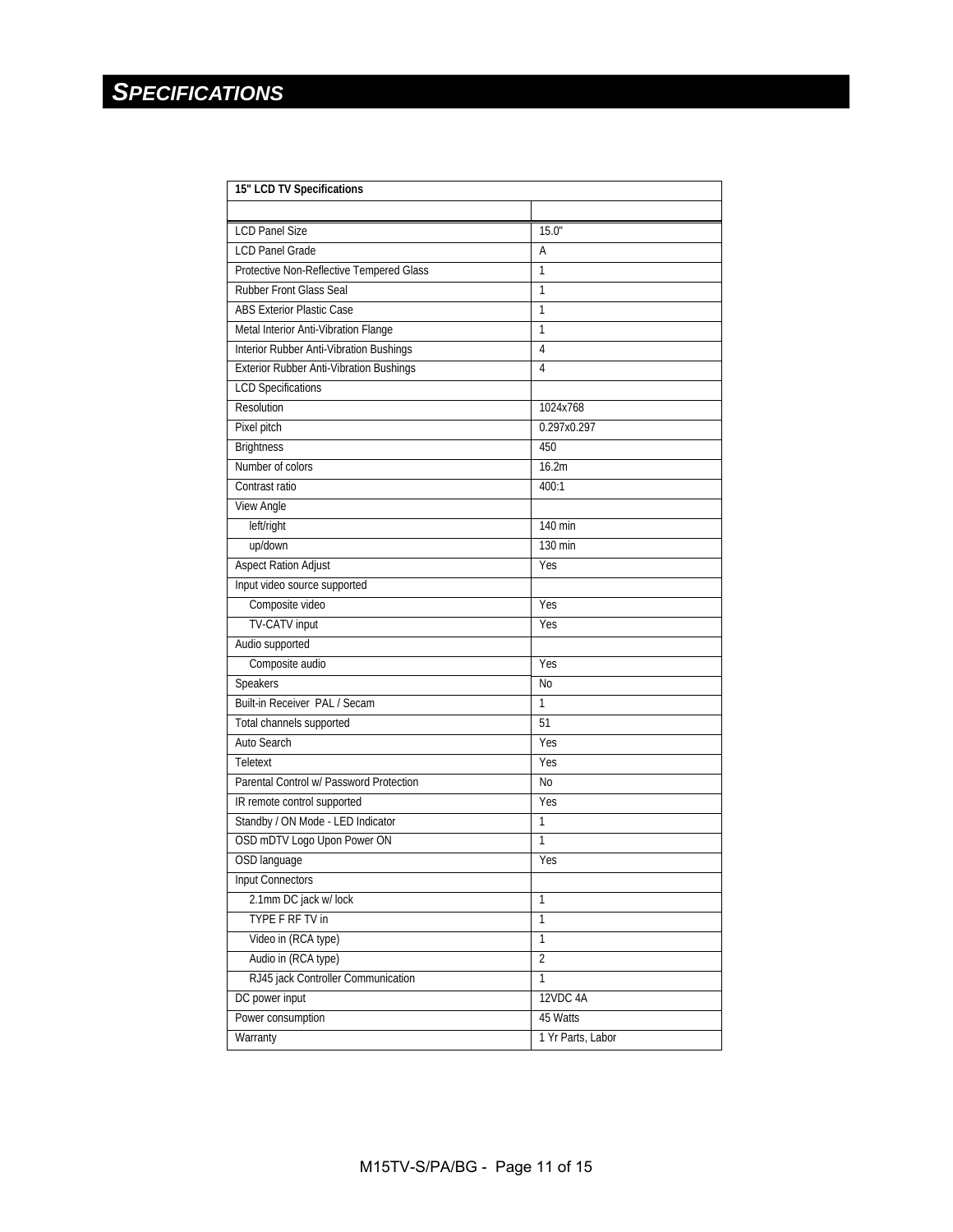# *FAQ'S, TROUBLESHOOTING & MAINTENANCE*

## *Frequently Asked Questions (FAQ's)*

### **How do I clean the screen?**

It is exceedingly important that care be exercised when cleaning the screen, in order to avoid damaging the screen surface. When cleaning:

- Use a light touch. Applying excessive pressure may damage the screen.
- Use a moist (not wet), soft, lint-free cloth.
- Never use harsh cleaning solutions containing solvents or alcohol! This will irreparably damage the screen. Use either water or a mild soap solution instead.
- Turn the cloth frequently, taking care not to press grit into the surface of the screen. Use a new cloth frequently when cleaning multiple screens.

### *Routine daily & weekly maintenance*

### **Daily**

- Check operation of each screen.
	- o Does it turn on and off?
	- Does it properly tune the channels?
- Clean the screen as described above.

### **Weekly**

- Check overall picture quality on each screen.
- Check headphone operation on each screen.
- Check for loose components, tightening if necessary.

### *In case of trouble:*

### **No picture**

Typically, when a picture is not being displayed on the screen it can be broken down into one of the two categories; a blue screen or a black screen. :

• **Blue screen**

"Blue screen" is typically due to a loss of television signal to the screen. If more than one screen is affected, look for possible common points of failure. For example: "Is only one screen affected or is the entire building out of service?"

- o Check all television connectors for tightness (20 inch-pounds of torque, *slightly* more than "finger tight").
- o Check to ensure the fitness equipment has not damaged the television cable.
- o If an amplifier is involved, check the power to the amplifier.

#### • **Black screen**

As a "black screen" can have multiple causes, it can be somewhat more complex to troubleshoot. First, what is the color of the indicator on the screen?

#### **Black (Off)**

- o Check the AC power outlet that serves the screen. Plug another appliance into the outlet to confirm there is power at the outlet.
- o Check the power indicator on the AC power adapter.
- $\circ$  If it is not on, confirm both ends of the AC power cord are plugged in. Unplug the cords and plug them back in to ensure they are tight. Re-check the power indicator light on the AC power adapter.
- $\circ$  If the light is on, check the condition of the combination coaxial cable / power cable to ensure it is not damaged between the AC power adapter and the rear of the screen. Ensure that the DC power cable is securely plugged in to the screen DC power jack.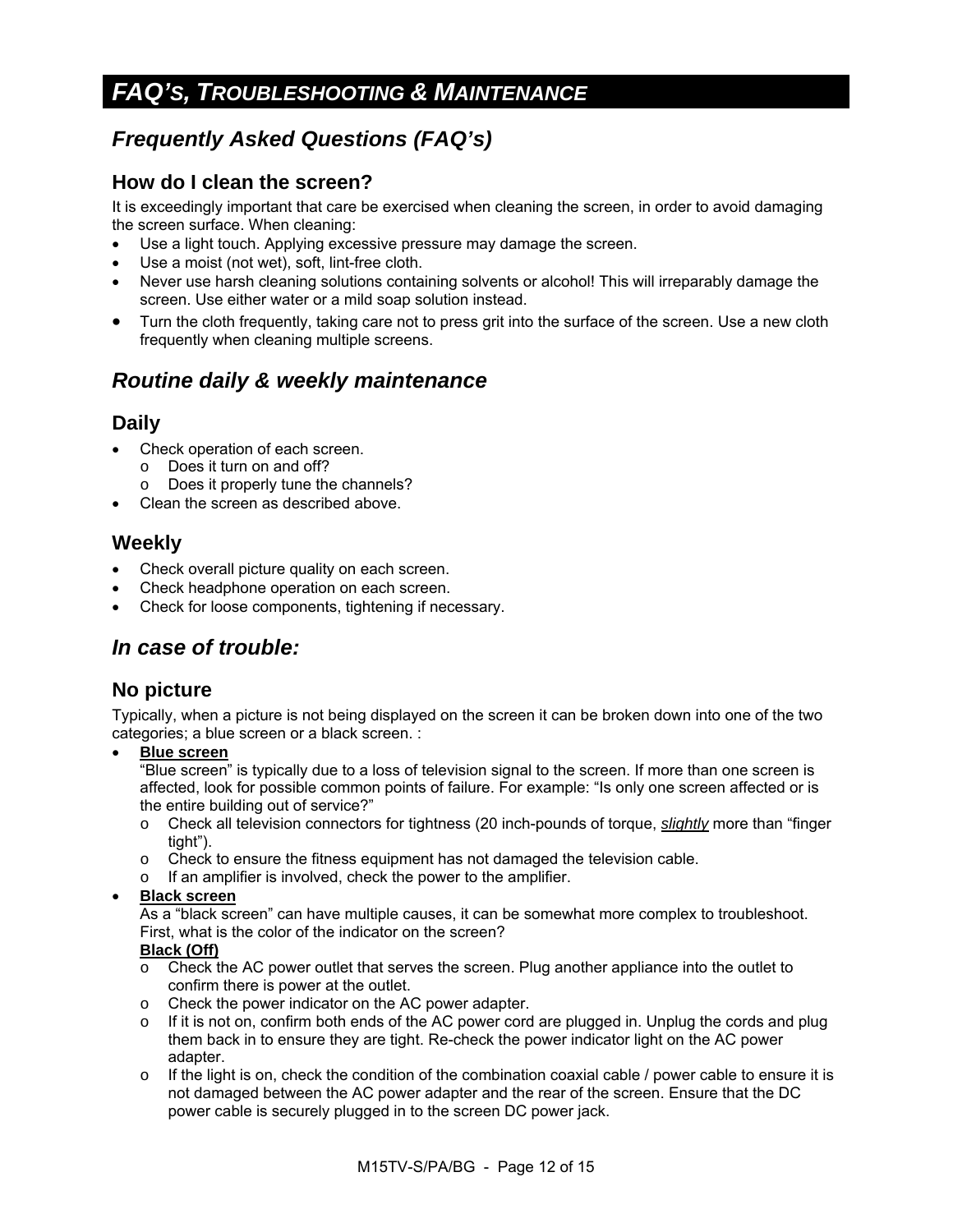### **No picture – cont.**

#### **Red**

A red light indicates that the screen is receiving power, however it is in "standby" mode, waiting for the user to turn it on.

- $\circ$  If the fitness equipment is powered by AC power (plugged into the wall) check to ensure the power supply cable for the fitness equipment is plugged in and the equipment turned on.
- $\circ$  If the fitness equipment is self-powered, it may be necessary for the member to utilize the equipment in order to turn the screen on.
- o Check the cable from the screen to the fitness equipment or screen controller unit and ensure it is securely plugged in at both ends and not damaged.
- o Try unplugging the AC power adapter at the wall and plugging it in again.

#### **Green**

A green light indicates that the screen is turned on and should be displaying a picture.

- $\circ$  Try changing the channel. It's possible that the channel it is currently tuned to is displaying a black picture!
- o Try unplugging the AC power adapter at the wall and plugging it in again.

### **Snowy picture or poor picture quality (lines in picture)**

This condition is typical of a low television signal level. Before contacting your audio/visual specialist, check the following:

- Are all televisions in the facility showing the same condition? If so, it could be a signal-provider issue.
- Check for loose connections. This is *by far* the most common cause of poor pictures. The connectors should be tightened to 20 inch-pounds of torque, or *slightly* tighter than "finger-tight".
- Check to see if any additional television splitters have been added. This will reduce the signal levels to the rest of the televisions, causing a "snowy" picture.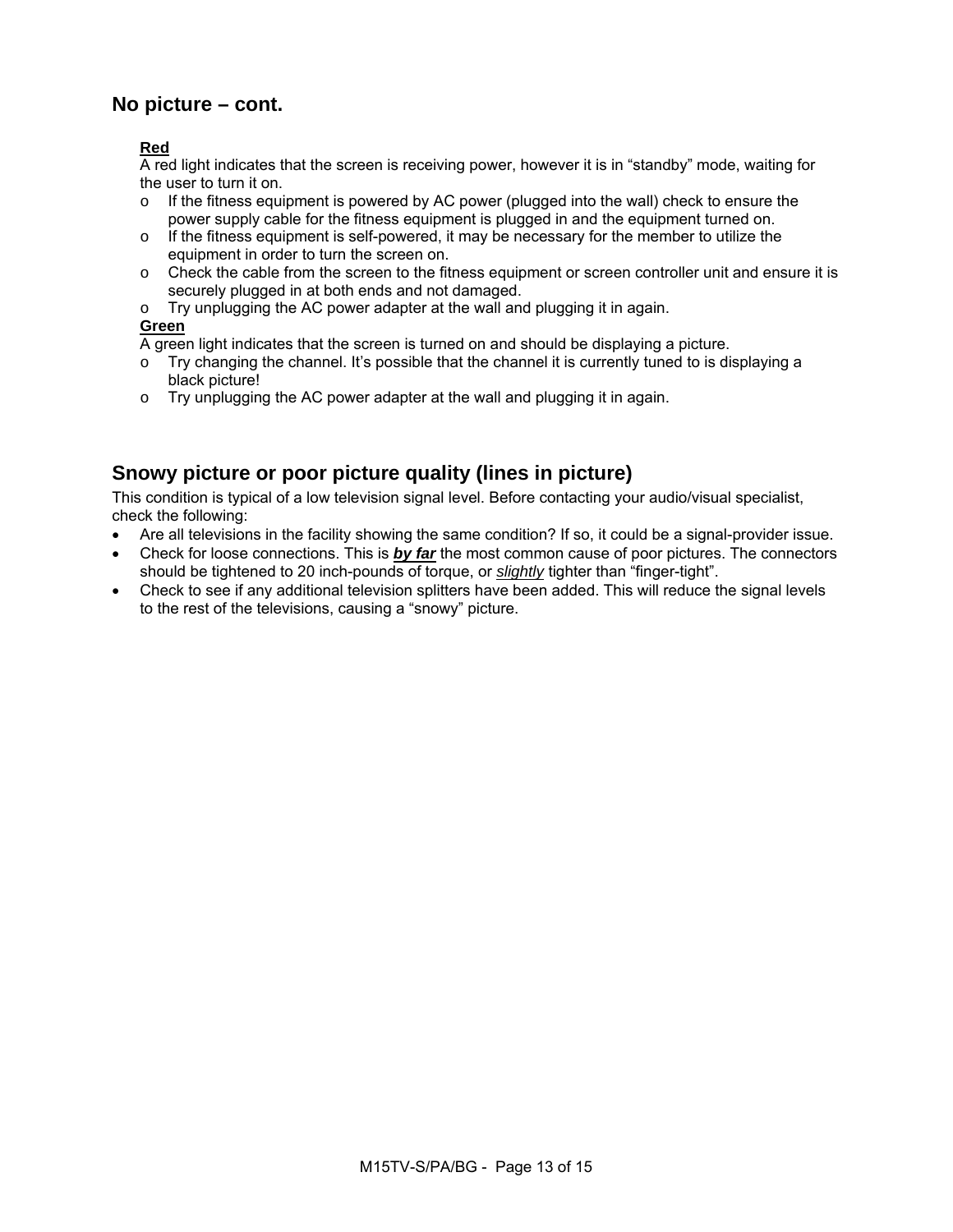## *WARRANTY*

*Please read these warranty terms and conditions carefully before using your MYE Entertainment product. By using the equipment, you are consenting to be bound by the following warranty terms and conditions.* 

MYE Entertainment LLC (MYE Entertainment) warrants all new MYE Entertainment products to be free from defects in materials and manufacturers for the warranty periods set forth below. The warranty periods commence on the invoice date of the original purchase. This warranty applies only against defects discovered within the warranty period and extends only to the original purchaser of the product. Parts repaired or replaced under the terms of this warranty will be warranted for the remainder of the original warranty period only. To claim under this warranty, the buyer must notify MYE Entertainment or your authorized MYE Entertainment dealer within 30 days after the date of discovery of any nonconformity and make the affected product available for inspection by MYE Entertainment or its service representative. MYE Entertainment products deemed defective by a MYE Entertainment representative will be issued a return authorization number. MYE Entertainment will not accept returns without a return authorization number. MYE Entertainment reserves the right, at their option, to repair or replace the product after verification of defect. Product that fails after the warranty period expires will be repaired or replaced at the current part and labor pricing after authorization from the customer. Repairs are warranted for 90 days. MYE Entertainment's obligations under this warranty are limited as set forth below:

#### **WARRANTY PERIODS AND COVERAGE:**

MYE PERSONAL PAL TV SYSTEM 1 year parts, labor

### **CONDITIONS AND RESTRICTIONS:**

THIS WARRANTY IS VALID ONLY IN ACCORDANCE WITH THE FOLLOWING CONDITIONS: The warranty applies to the MYE Entertainment product only:

- 1) While it remains in the possession of the original purchaser and proof of purchase is demonstrated.
- 2) It has not been subject to accident, misuse. Abuse, improper service, mechanical or electrical non-MYE Entertainment authorized modification.
- 3) Claims made within the warranty period. This warranty does not cover damaged or failure caused by electrical wiring not being in compliance with electrical codes or MYE Entertainment's owner manual specifications, or failures to provide reasonable and necessary maintenance as outlined in the owner's manual.

Warranties outside the United States and Canada may vary. Please contact your local dealer for details.

#### **LIMITED WARRANTY SHALL NOT APPLY TO:**

- 1) Software upgrades.
- 2) Normal wear and tear, consumables and cosmetic items including but not limited to labels.
- 3) Repairs for MYE Entertainment products missing a serial number or with a serial tag that has been altered, reattached or defaced.
- 4) Service calls to correct installation of the product or instruct owners on how to use the product.
- 5) Pick up and delivery involving repairs
- 6) Any labor costs incurred beyond the applicable labor warranty period
- 7) The user is cautioned that changes or modifications not expressly approved by the manufacturer of the product could void the user's authority to operate the product.

The warranties provided herein are the exclusive warranties given by MYE Entertainment and supersede any prior, contrary or additional representations, whether oral or written. Any implied warranties, including the warranty of merchantability or fitness for a particular purpose that apply to any parts described above are limited in duration to the periods of express warranties given above for those same parts. MYE Entertainment hereby disclaims and excludes those warranties thereafter. Some states do not allow limitations on how long an implied warranty lasts, so the above limitation may not apply to you. MYE Entertainment also hereby disclaims and excludes all other obligations or liabilities, express or implied, arising by law or otherwise, with respect to any nonconformance or defect in any product, including but not limited to: